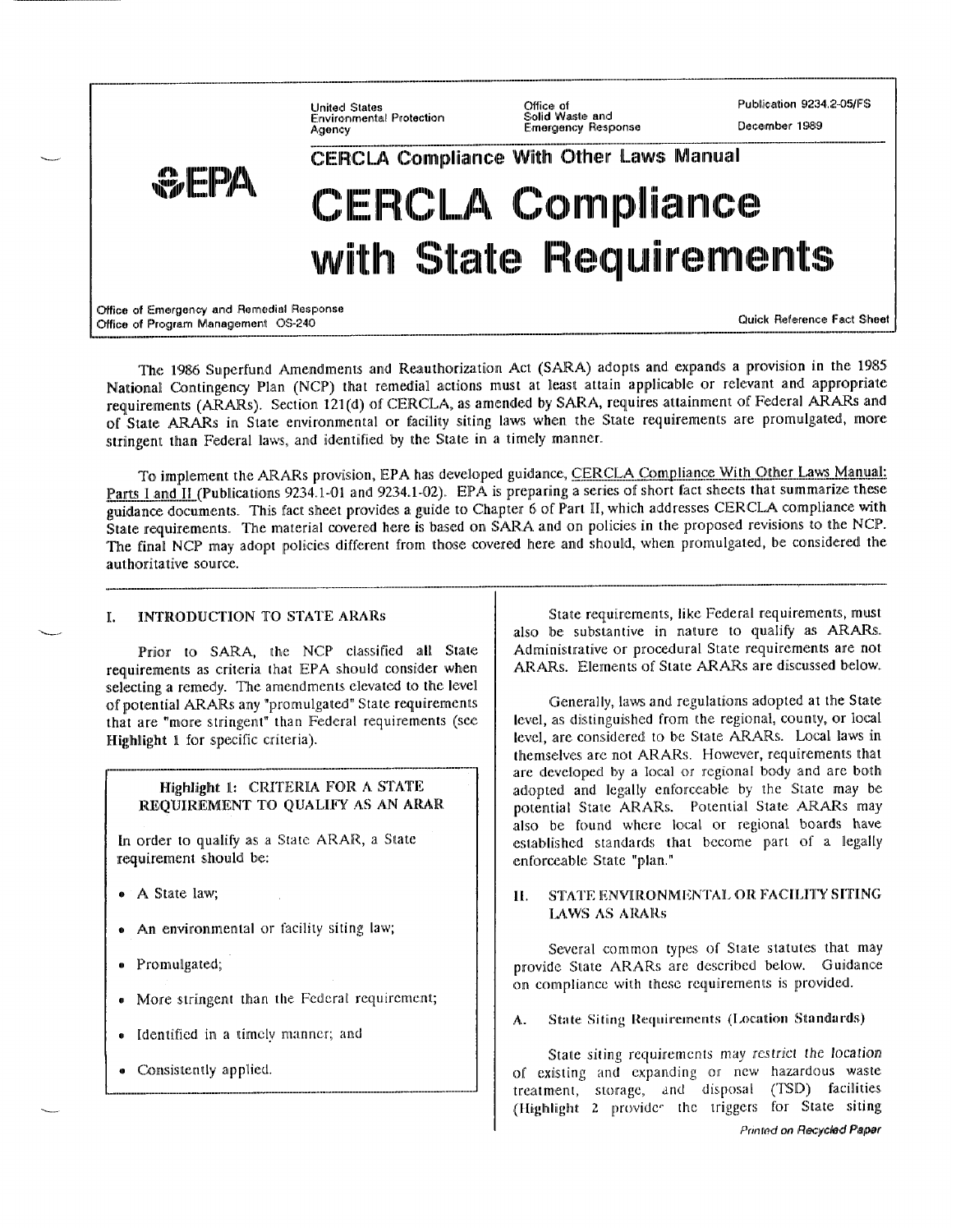requirements). Siting restrictions have generally been left to the States to implement. However, the Resource Conservation and Recovery Act (RCRA) contains limited siting provisions that restrict locations in fault zones, 100year floodplains, salt dome and salt bed formations, and underground caves. As of 1987, 33 States had promulgated siting requirements that were more stringent than Federal requirements. $<sup>I</sup>$ </sup>

# Highlight 2: TRIGGERS FOR STATE SITING REQUIREMENTS

State siting requirements may be triggered as potential ARARs when:

- An existing hazardous waste site is in a restricted location, and a corresponding action is required (such as a removal, remediation, design, or modified care);
- A new hazardous waste unit is to be created in a restricted location; or
- A non-land-based unit is brought on-site.

The application of a State siting law to a Superfund action also depends upon the State's definition of a "new" or "existing" site. Because Superfund sites generally represent pre-existing (and unplanned) situations, State restrictions for new or operating facilities may not apply to Superfund sites.

State siting requirements are commonly found in State laws that address environmentally sensitive areas such as wetlands, endangered species habitats, gamelands, parks, preserves, and underground mining/subsidence areas. States also protect ground water and surface water through a variety of location standards such as:  $(1)$ prohibitions of facilities in certain locations; (2) quantitative set back distances from water supplies or other water bodies; (3) quantitative thickness or hydraulic conductivity in soil barriers; and (4) designation of acceptable soil or rock type for facility siting. Finally, buffer zones may also contain location standards ranging from specific setback distances to general statements that preclude interference with population areas.

#### Discharge of Toxic Pollutants to Surface Waters В.

The Clean Water Act (CWA) requires States to identify water bodies that may be adversely affected by toxic pollutants and to develop criteria to protect these areas. State toxic pollutant regulations are generally presented in the form of narrative goals rather than numeric criteria. For example, State narrative requirements may be expressed in terms predicated upon specific toxicity testing procedures or in terms of whole effluent toxicity All substantive aspects of these narrative limits. requirements may be ARARs for CERCLA discharges. In addition, general prohibitions on toxic pollutant discharges of known carcinogens may be State ARARs for on-site CERCLA discharges. All such State requirements should be examined for any exemptions of Federal activities.

#### Antidegradation Requirements for Surface Water  $\mathbf{C}$ .

The CWA requires all States to adopt statutes or regulations that prevent the degradation of high-quality waters. In addition, States may have promulgated other antidegradation requirements for surface waters (see typical State antidegradation Highlight  $3<sup>7</sup>$ for requirements).

# Highlight 3: TYPICAL STATE **ANTIDEGRADATION REQUIREMENTS**

Typical State antidegradation requirements will mandate the:

- Maintenance of existing in-stream designated  $\bullet$ beneficial uses;
- Maintenance of high-quality waters unless the State decides to allow limited degradation where economically or socially justifiable;
- Maintenance of the quality of Outstanding National Resource Waters (ONRW); and
- Use of best available technology for treatment of new or increased pollution into high-quality waters.

If a CERCLA remedial action involves a point-source discharge of treated effluent to high-quality surface waters, these various State antidegradation requirements may be ARARs for the discharge.

#### $\mathbf{D}$ . Antidegradation Requirements for Ground Water

Like antidegradation requirements for surface water, antidegradation requirements for ground water are generally prospective in nature and are designed to prevent further degradation of water quality. If a State has developed antidegradation requirements for ground water, CERCLA remedial actions involving injection of partially treated water into a pristine aquifer may be affected. These State requirements would not, however, require cleanup to the aquifer's original quality prior to contamination. However, there may be a State cleanup

<sup>&</sup>lt;sup>1</sup> Temple, Barker, and Sloane, Inc., Review of State Hazardous Waste Facility Criteria, Revised Draft Final Report. U.S. EPA, Washington, DC, 1987.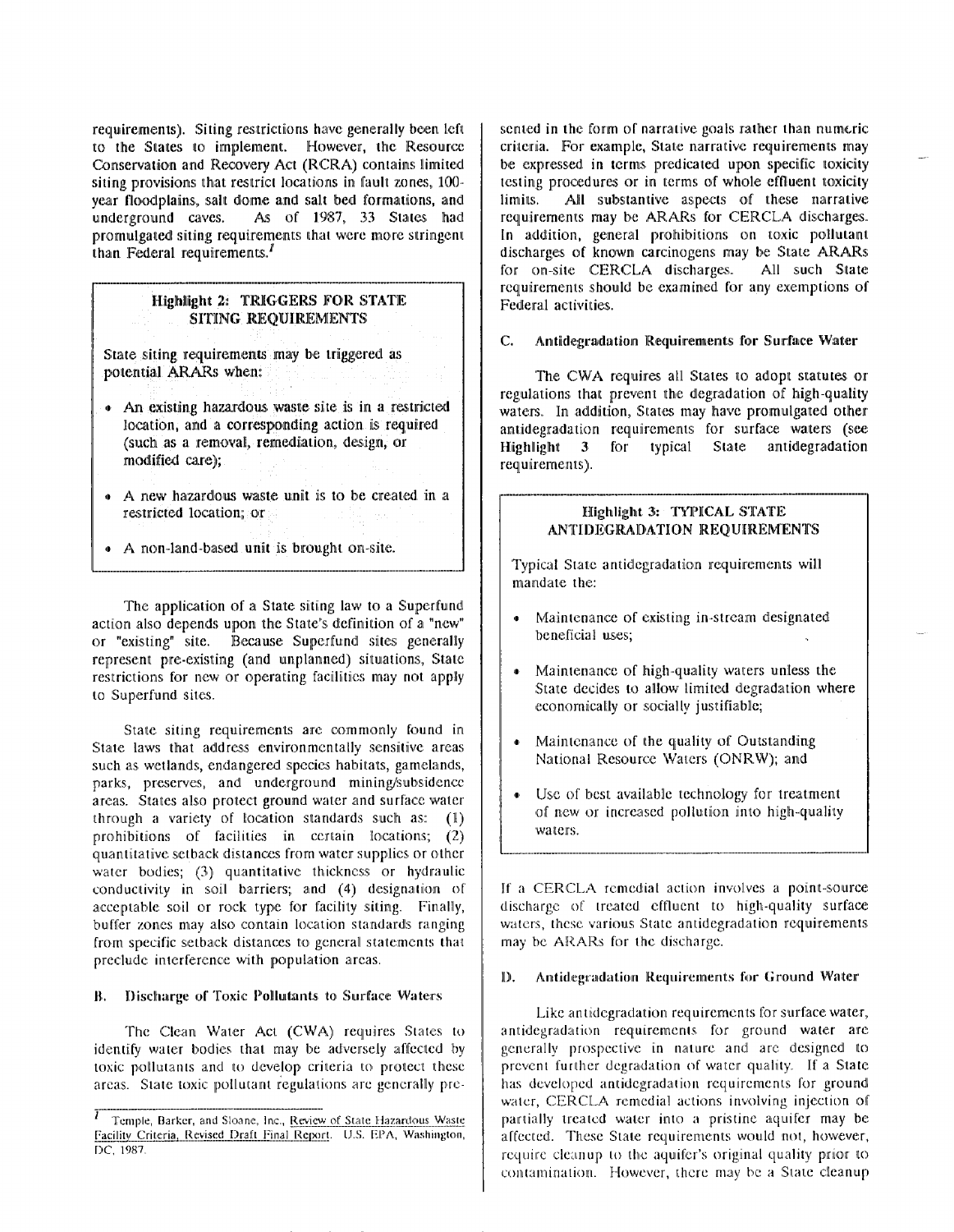law that specifically requires cleanup to background, which would constitute an ARAR for the remediation.

# **III. "PROMULGATED" LAWS AS ARARS**

A State requirement must be promulgated to qualify as an ARAR. A State requirement is promulgated if it is:  $(1)$  legally enforceable; and  $(2)$  of general applicability  $(see$  Highlight 4).

### Highlight 4: PROMULGATED STATE LAWS

- Legal Enforceability: State requirements may be legally enforceable in several ways. State statutes or regulations may either: (1) have their own specific enforcement provisions written into them; or (2) be enforced through the State's general legal authority.
- General Applicability: State requirements must apply to a broader universe than Superfund sites. For example, a State requirement having general applicability ("of general applicability") would apply to all hazardous waste sites in the State that meet the jurisdictional prerequisites of the requirement, not just to CERCLA sites.

Promulgated requirements are found in State statutes and regulations that have been adopted by authorized State agencies. Statute numbers, enactment dates, and effective dates may indicate whether the requirements have been promulgated. Such promulgated requirements may be either numerical or narrative in form.

### A. Criteria That Are "To Be Considered" (TBCs)

Although they are not ARARs, State advisories, guidance and policies, etc., may help EPA define and develop protective remedies and interpret State laws. These State policies and guidance, known as "to be considered" (TBCs), are not potential ARARs because they are neither promulgated nor enforceable. It may be necessary to consult TBCs to interpret ARARs or to determine preliminary remediation goals when ARARs do not exist for particular contaminants. States should identify or communicate to EPA TBCs that they consider to be pertinent to the remedy.

### **B.** Narrative Standards

Occasionally, a State may submit as an ARAR a narrative State statute. While narrative State statutes may be ARARs, unpromulgated methodologies that are designed to implement narrative statutes are not. EPA has discretion to determine whether numbers obtained from unpromulgated methodology should be met, or whether they constitute TBCs. It is important to note, however, that numbers derived from State narrative statutes may be

ARARs if the narrative statute is an ARAR, and has implementing regulations that are also ARARs.

## IV. "MORE STRINGENT" LAWS AS ARARS

CERCLA requires remedies to comply with State requirements that are more stringent than Federal requirements (see Highlight 5 for a definition of "more stringent").

# Highlight 5: CRITERIA FOR "MORE STRINGENT"

- State requirements are more stringent than Federal requirements if the State program has Federal authorization and the State requirements are "at least" as stringent.
- State programs that do not have a Federal counterpart are generally more stringent because they add new requirements.
- Stringency comparisons may be necessary if a State program is not Federally authorized but has a Federal counterpart.

It is important to note that EPA believes that if a State is authorized to implement a program in lieu of a Federal agency, State laws arising out of that program constitute the ARARs instead of the Federal authorizing A stringency comparison is unnecessary legislation. because State regulations under Federally authorized programs are considered to be Federal requirements.

#### IDENTIFYING AND COMMUNICATING STATE  $\mathbf{V}$ ARARS IN A TIMELY MANNER

CERCLA requires States to identify ARARs in a timely manner. As a result, EPA and a State may enter into a Superfund Memorandum of Agreement (SMOA) which, among other things, establishes a schedule for communicating ARARs. In the absence of a SMOA, States must identify ARARs within certain timeframes (identified below) in order for that identification to be considered "timely". EPA is not legally required to consider potential State ARARs that are not identified within these timeframes. The responsibilities of a State to communicate ARARs will vary depending upon its role at the site (see Highlight 6 for State roles and responsibilities).

## A. Critical Points for Identifying State ARARs

There are particular points in the preremedial and remedial processes during which the lead and support agencies must communicate with each other. SMOAs may identify timeframes for communicating potential ARARs. Highlight 7 presents the critical points in the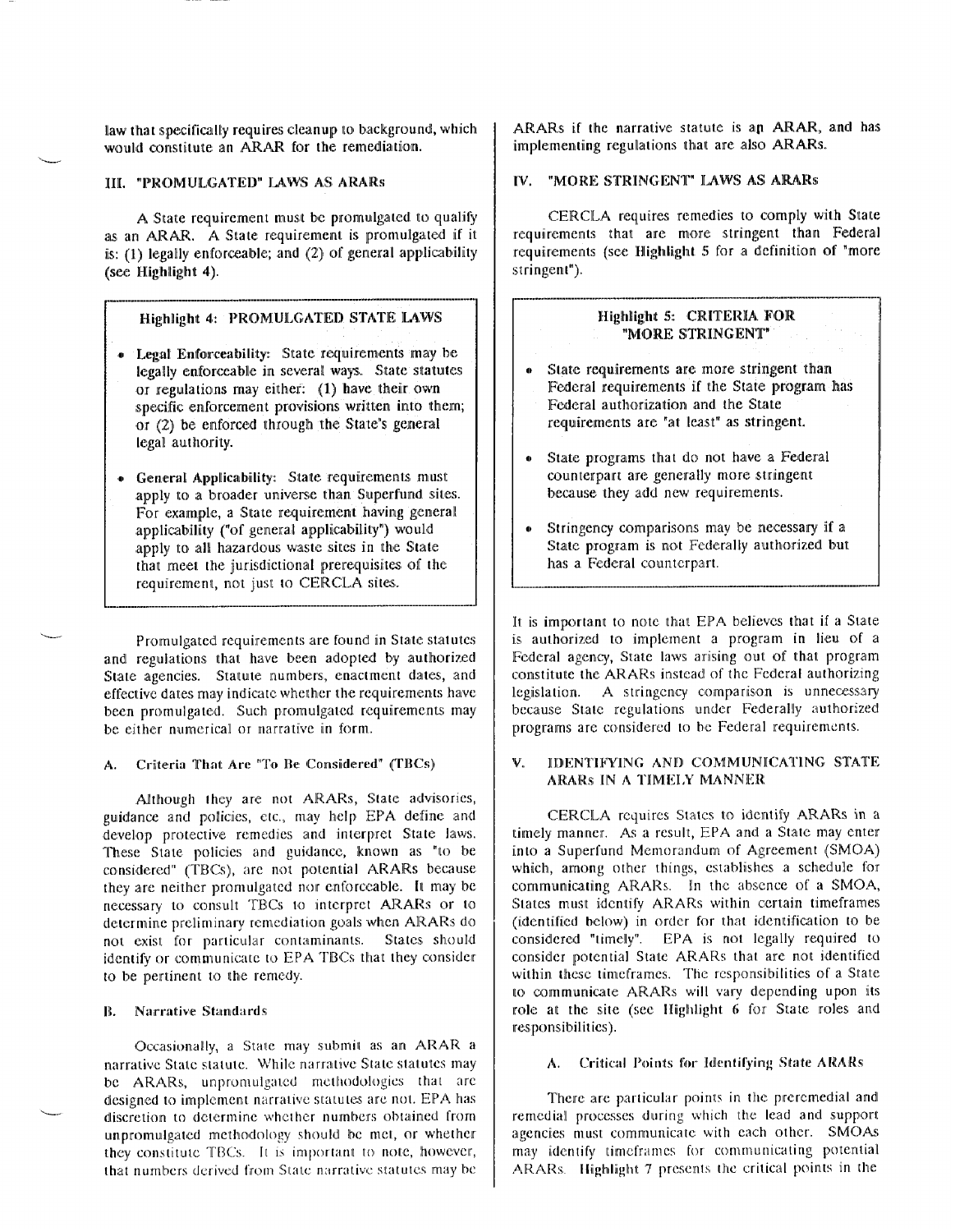

on ARARs as part of remedy selection, regardless of who conducts the RI/FS (i.e., EPA, the State, or PRP), or who recommends the remedy (i.e., EPA or the State), except for State-lead non-Fund-financed sites.

#### **B.** EPA Responsibilities for Communicating Waivers

If EPA intends to waive any State-identified ARARs in its proposed plan, or does not agree with the State that a certain State standard is an ARAR, it must formally notify the State either: (1) when the Agency submits the RI/FS for State review; or (2) when the Agency responds to the State's submission of the RI/FS. In addition, EPA must respond to State comments on waivers from, or disagreements about, State ARARs after making the RI/FS and proposed plan available for public comment.

each alternative will comply with all identified ARARs and/or Identifies proposed walvers and their justification. **Lead agency provides Proposed Plan and** RI/FS report to support agency for review **Record of Decision (ROD)** ● Lead agency summarize∎ ARAR compliance In ROD and provides draft ROD to support agencies for review. Remedial Deskin/Remedial Action \* Lead agency: -- provides a copy of the RD to support

- agencies for review; -- Identifies additional ARARs based upon
- design specifications/changes; verifies protectiveness of remedy if significant new ARARs are promulgated;

and -- reviews ARARs if RA significantly different than the ROD.